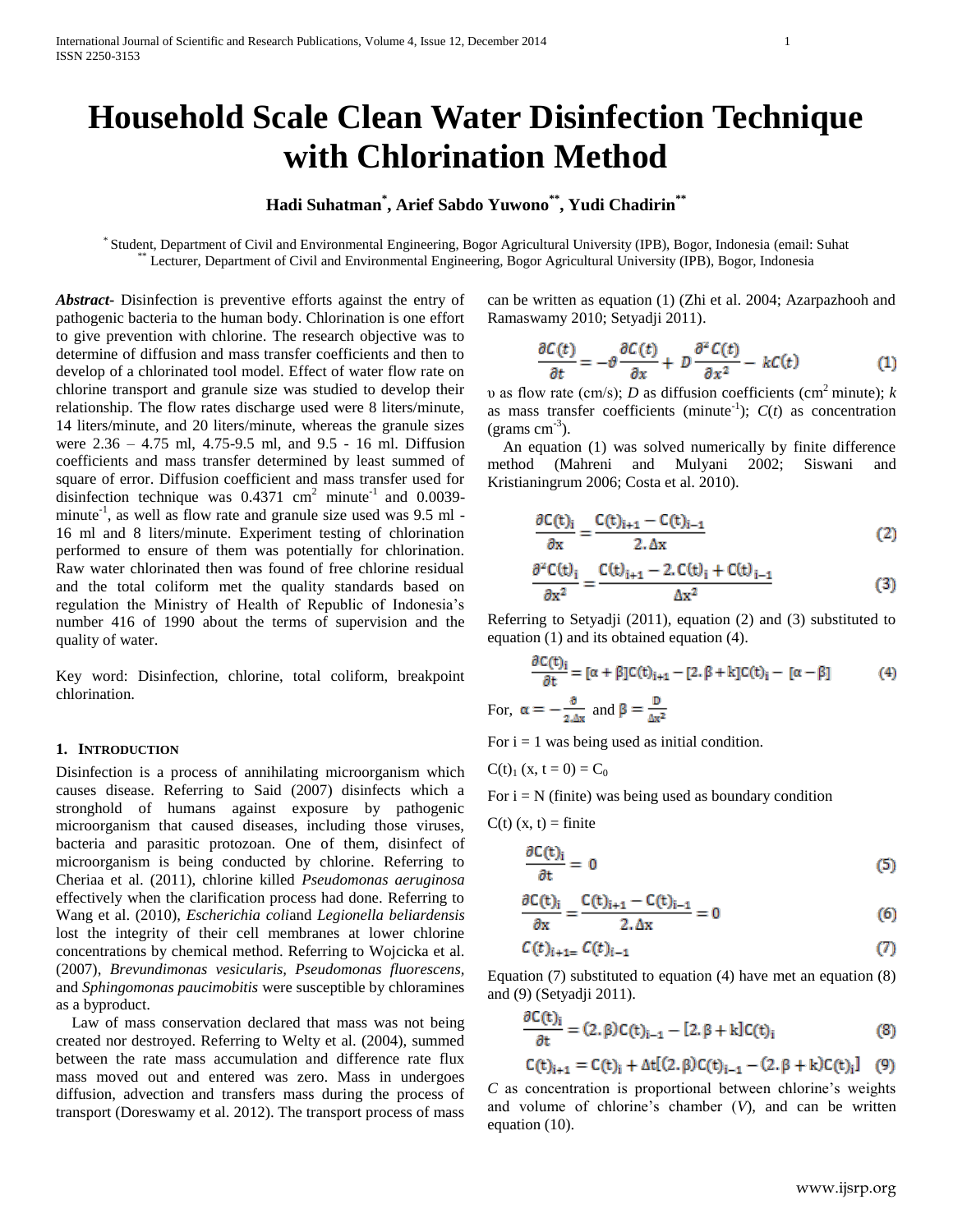International Journal of Scientific and Research Publications, Volume 4, Issue 12, December 2014 2 ISSN 2250-3153

 $w(t)_{i+1} = w(t)_{i} + \Delta t [(2\beta) w(t)_{i-1} - (2\beta + k) w(t)_{i}]$  (10)

*w*is weights of chlorine (grams);  $\Delta t$  is flow periods (minutes).

 The best value of diffusion and mass transfer coefficients obtained by least sum of square of error (Budi and Sasongko 2009; Makhtur et al. 2012). The result of determine was used to develop of a chlorinated tool model.

## **2. MATERIAL AND METHODS**

#### **2.1 Material and Instruments**

The materials and instruments used during the laboratory experiments were chlorine tablets with ingredients 60% -70% , pure water (sterilized aqua), DPD (N,N-diethyl-pphenylenediamine), chlorine's granules were 2.36 mm – 4.75 mm, 4.75 mm – 9.5 mm and 9.5 mm – 16 mm. Chlorine pipe chamber whose diameter of ¾ inch (Figure 1), chlorine meter [HACH], oven [Memmert], water-pump by Shimizu 266 BIT, reservoir, analytical balance [Sartorius; DJ series], PVC pipes, PVC fittings, hand hacksaw, laboratory glasses, and personal computer with excel and AutoCad applications.



Figure 1 Chlorine pipe chamber

## **2.2 Data Collected and Method**

This study was carried out in December 2013 to June 2014. Series of the measurements were carried out at the Environmental Engineering laboratory of Department of Civil and Environmental Engineering IPB and Rightful Technology laboratory in Jakarta Technical Laboratory for Environmental Health and Disease Control. Data was collected to analyze for chlorination technique. Data collected were weights of chlorine, the total coliform as MPN index/100 mL of water, and free chlorine as mg/L of  $Cl_2$ . The method is presented in Figure 2.



Figure 2 Method of the chlorination technique research

#### **2.3Experimental Procedure and Analysis**

Pump discharges were arranged by valve to 8 liters/minute, 14 liters/minute and 20 liters/minute. Raw water was distributed by pumps to the chlorine pipe chamber (Figure 3).



Figure 3 Flow chart of chlorination

 First step, the empty chlorine pipe chamber was weighed, then put in as much of chlorine for each pipe and weighed it. Next step, the chlorine pipe chamber was installed such Figure 3. First chamber had been draining for 10 minutes, second chamber for 20 minutes and the last one for 30 minutes. Theirs dried for 24 hours then their weighed.

 Diffusion and mass transfer coefficients were obtained by computation, which used solver application in Microsoft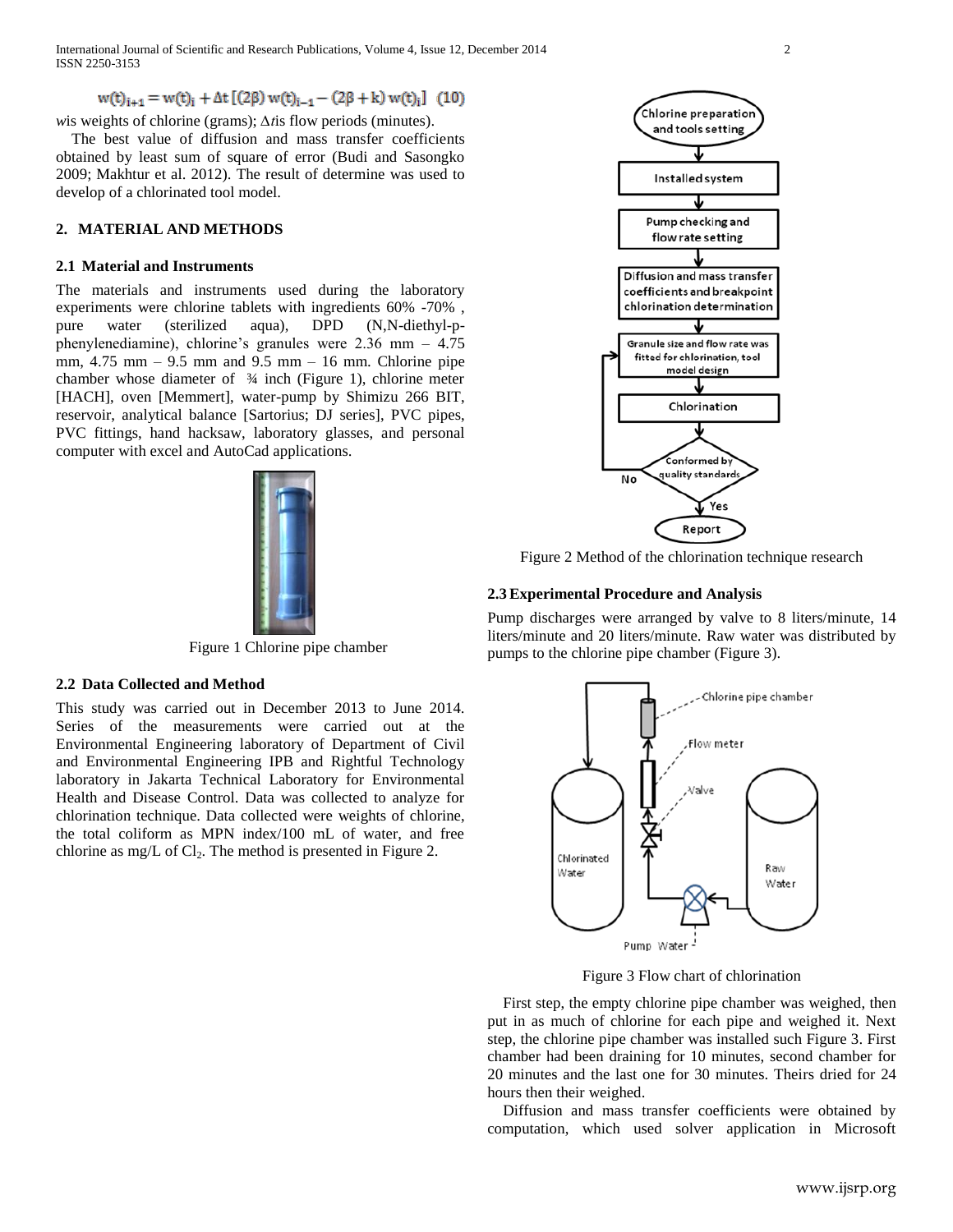Windows 2007. The best value was based on least sum of square

flow periods (minutes); 2.02 as inversely proportional to

| of<br>error<br>$(SSE)$ .<br>An   |                                      | Table 1 Determination result of diffusion $(D)$ and mass transfer coefficients $(k)$ on rate discharges and granule sizes |                        |                        |                 |            |                  |                  |
|----------------------------------|--------------------------------------|---------------------------------------------------------------------------------------------------------------------------|------------------------|------------------------|-----------------|------------|------------------|------------------|
| of<br>equation                   | Granule size was $9.75$ mm $-16$ mm. |                                                                                                                           |                        |                        |                 |            |                  |                  |
| SSE can<br>be                    | Rate discharge                       |                                                                                                                           | flow periods (minutes) |                        |                 | Sum Square | $\boldsymbol{D}$ | $\boldsymbol{k}$ |
| written<br>as<br>equation $(11)$ | (liter/minute)                       |                                                                                                                           | 10                     | 20                     | $\overline{30}$ | Error      | $(cm2 minute-1)$ | $(minute^{-1})$  |
| (Budi<br>and                     |                                      | Simulation $(g)$                                                                                                          | 9.94                   | 10.02                  | 7.35            |            |                  |                  |
| Sasongko                         | 8                                    | Experiment $(g)$                                                                                                          | 10.07                  | 9.57                   | 7.64            |            | 0.4371           | 0.0039           |
| 2009;                            |                                      | Error square                                                                                                              | 0.0172                 | 0.2059                 | 0.0826          | 0.3057     |                  |                  |
| Makhtur<br>et                    |                                      | Simulation $(g)$                                                                                                          | 8.92                   | 8.77                   | 8.02            |            |                  |                  |
| al. 2012).                       | 14                                   | Experiment $(g)$                                                                                                          | 8.95                   | 8.64                   | 8.09            |            | 0.4804           | 0.0048           |
| $SSE = [Simulat]$                |                                      | Error square                                                                                                              | 0.0009                 | 0.0167                 | 0.0045          | 0.0221     |                  |                  |
| Besides, the<br>data             |                                      | Simulation $(g)$                                                                                                          | 7.78                   | 7.22                   | 5.83            |            |                  |                  |
| collected<br>to                  | 20                                   | Experiment $(g)$                                                                                                          | 7.76                   | 6.76                   | 6.13            |            | 0.6861           | 0.0073           |
| obtain<br>a<br>relationship      |                                      | Error square                                                                                                              | 0.0002                 | 0.2162                 | 0.0910          | 0.3074     |                  |                  |
| of chlorine's<br>remains         |                                      | Granule size was $4.75$ mm $-9.75$ mm.                                                                                    |                        |                        |                 |            |                  |                  |
| percentage                       | Rate discharge                       |                                                                                                                           |                        | flow periods (minutes) |                 | Sum Square | $\boldsymbol{D}$ | $\boldsymbol{k}$ |
| time's<br>and                    | (liter/minute)                       |                                                                                                                           | 10                     | 20                     | 30              | Error      | $(cm2 minute-1)$ | $(minute^{-1})$  |
| series.                          |                                      | Simulation $(g)$                                                                                                          | 9.65                   | 8.57                   | 7.15            |            |                  |                  |
| Chlorine<br>of<br>weights        | 8                                    | Experiment $(g)$                                                                                                          | 9.67                   | 8.34                   | 7.29            |            | 0.5935           | 0.0086           |
| remains<br>a                     |                                      | Error square                                                                                                              | 0.0003                 | 0.0544                 | 0.0194          | 0.0741     |                  |                  |
| percentage<br>be<br>can          |                                      | Simulation $(g)$                                                                                                          | 6.76                   | 3.83                   | 1.16            |            |                  |                  |
| written<br>as                    | 14                                   | Experiment $(g)$                                                                                                          | 6.73                   | 3.81                   | 1.22            |            | 0.6755           | 0.0340           |
| equation<br>(12).                |                                      | Error square                                                                                                              | 0.0006                 | 0.0004                 | 0.0031          | 0.0042     |                  |                  |
|                                  |                                      | Simulation $(g)$                                                                                                          | 6.37                   | 2.90                   | 0.67            |            |                  |                  |
| Chlorine weigh                   | 20                                   | Experiment (g)                                                                                                            | 6.32                   | 2.85                   | 0.87            |            | 0.5552           | 0.0388           |
|                                  |                                      | Error square                                                                                                              | 0.0022                 | 0.0021                 | 0.0393          | 0.0437     |                  |                  |

 $w(t)_{i+1}$  was

obtained by equation (10) and *w*(*t*)*0*as initial weights.Breakpoint chlorination (BPC) curve which depicts relationships between dosed and the measured chlorine was made to effective chlorine dosage. Chlorine powder weighed was 0.05 grams and then was **Pump used was 14 liters/minute which was based on average rate** diluted by sterilized pure water. Solution was sampled to determine those concentrations and then volume as much as  $1, 2$ ,  $3, 4, 5, 6$  and  $7 \text{ mL of solution}$  and was put into  $200 \text{ mL of raw}$  control charts included were water. Chlorinated water was allowed to 30 minutes (WHO 2004) and then was determined of chlorine concentrations.

Chlorine needed was calculated to add in a reservoir by equation (13).  $\mathbf{E}$  . The procession ( $\mathbf{E}$ 

$$
BPC\ (gr) = \frac{Vx\ [C]}{0.2} \ x \ Q \ x \ \Delta t \ x \ 2.02 \ x \ 10^{-3} \tag{13}
$$

*V* as volume of dosage (liters); [*C*] as concentration of chlorine's solution (mg/L); *Q* as flow rate discharge (liters/ minute); *∆t* as molecules weights  $Ca(OCl)<sub>2</sub>$  and  $Cl<sub>2</sub>$ .

 Chlorination experiment was performed on flow rate discharge  $\frac{a}{\pi}$  and granule size which potential for chlorination technique. Pump used was 14 liters/minute which was based on average rate of public dischargeand it had been working for 30 minutes. the united was sampled to the procedure in the manifold by controlled by control charts. The and then volume as much as  $1, 2$  Chlorine weight needed was controlled by control charts. The control charts included were breakpoint chlorination (BPC) (equation 13), chlorine weights remain (equation 10), chlorine <sub>transported, and maximum chlorine added. Chlorinated water</sub> transported, and maximum chlorine added. Chlorinated water was sampled to measure of residual free chlorine and total equitions. coliform.

## **3. RESULT AND DISCUSSION**

## **3.1 Determination of diffusion coefficient (***D***) and mass transfer coefficient (***k***)**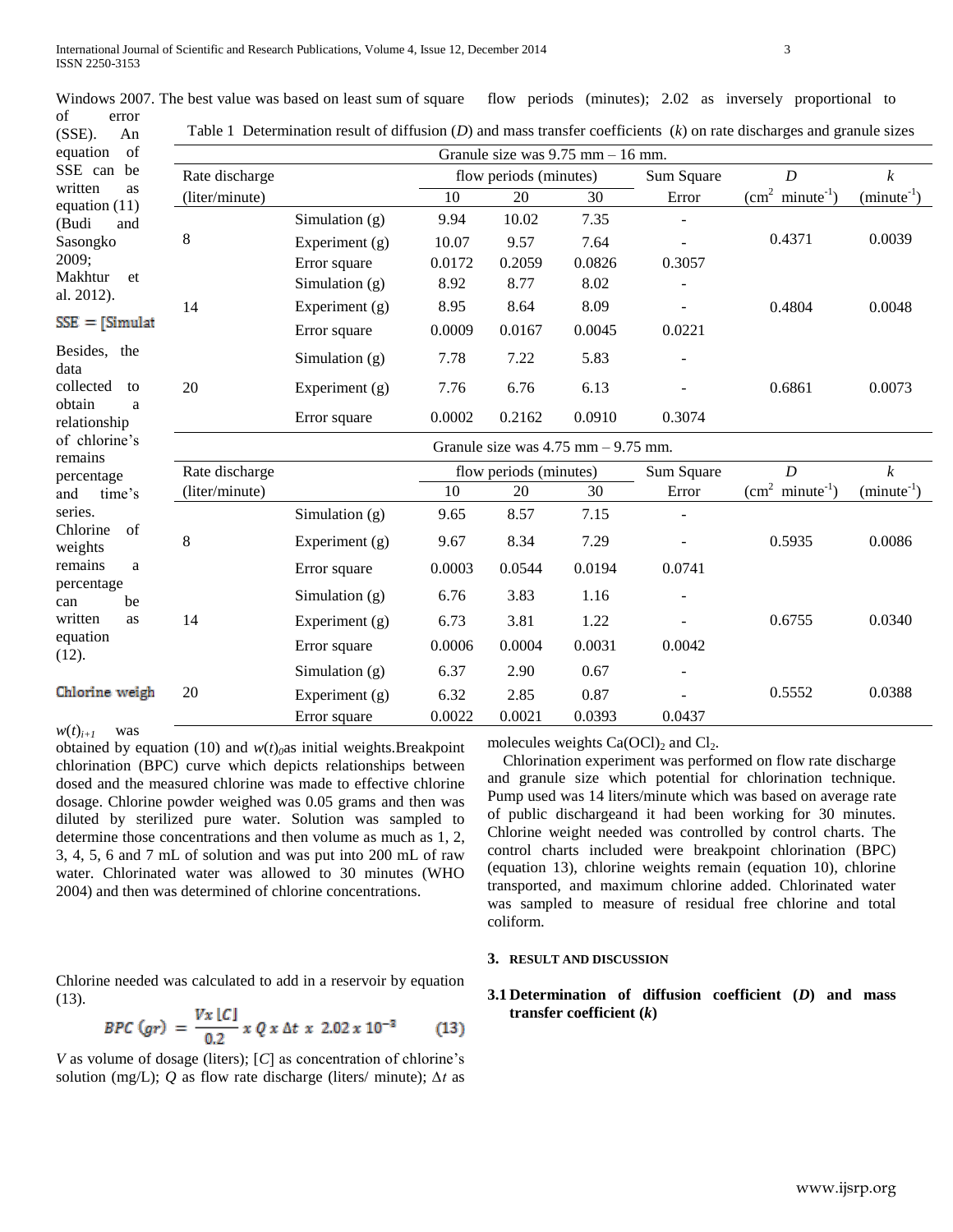| Granule size was 2.36 mm - 4.75 mm |                  |                        |        |         |                          |                  |                 |
|------------------------------------|------------------|------------------------|--------|---------|--------------------------|------------------|-----------------|
| Rate discharge                     |                  | flow periods (minutes) |        |         | Sum Square               | D                | k               |
| (liter/minute)                     |                  | 10                     | 20     | 30      | Error                    | $(cm2 minute-1)$ | $(minute^{-1})$ |
|                                    | Simulation $(g)$ | 3.68                   | 1.18   | 0.15    | $\qquad \qquad -$        |                  |                 |
| 8                                  | Experiment $(g)$ | 3.56                   | 1.27   | 0.45    | $\overline{a}$           | 0.5350           | 0.0517          |
|                                    | Error square     | 0.0147                 | 0.0084 | 0.0894  | 0.1125                   |                  |                 |
|                                    | Simulation $(g)$ | 1.77                   | 0.60   | $-0.11$ | $\overline{\phantom{a}}$ |                  |                 |
| 14                                 | Experiment $(g)$ | 1.42                   | 0.64   | 0.14    | $\overline{\phantom{0}}$ | 0.3610           | 0.0751          |
|                                    | Error square     | 0.1236                 | 0.0012 | 0.0645  | 0.1893                   |                  |                 |

The result of computation on mass transfer coefficients (*k*) rose when flow rate discharge was increased. Mass transfer was occurred of chlorine to soluble or reacts within water (Rohim 2006; Said 2007; Sarbatly and Duduku 2009; Setiawan et al. 2013) and also was eroded by water or both of them. Transport of mass was strongly influenced by flow rate discharge (Welasih 2006). Table 1 shows the coefficients of mass transfer up within granule size was decreased.

 Diffusion coefficient (*D*) rose when flow rate discharge had risen for granule of 9.5 mm – 16 mm and fluctuated for 4.74 mm  $-9.5$  mm, thus down for 2.36 mm  $-4.75$  mm. A coefficient diffusion affected by temperature, pressure, substances compound, and nature of solvent (Mortimer 2008). Referring to Connell (1993), coefficient diffusion was inversely proportional to the diameter of molecules and the others declared as a root square of molecule's weights. Referring to Wati and Budiman – Sastrowardoyo (2007), density was inversely proportional to the diffusion coefficient. Table 1 shows the coefficients of mass transfer increases and it the meanings of chlorine transfer rises. Chlorine transported from solids to liquids in chlorine pipe chamber, and it was causing of density increased. Thereby, diffusion coefficient declined.

## **3.2The influence of flow rate discharges and granule sizes on weight change**

Figure 4 shows of chlorine weights remain declines when water flow rate discharge rises for common granule size. Flow rate discharge is multiplying between the velocity and crossed sectional square. So, flow discharge rises to causes velocity increases. Change velocity generates momentum whose makes forces (Geankoplis 1993). Forces made chlorine eroded. Besides, chlorine is soluble or reacts within part of water (Patnaik 2002). Flow discharge of water rose to make chlorine's weight declined. It's caused more freshly water was solved.

 Figure 4 shows of granule size's declines when chlorine's weights increases for common flow rate discharge. Surfaces area increased when granule size was being shrinking. Referring to Geankoplis (1993), Surfaces area increased that caused of collision regions was enlarged. Consequently, chlorine fragmentation was being formed and carried off by water. The rate of flux out mass is strongly influenced by region's space contact (Welty *et al*. 2004).



Figure 4 Percentage of chlorine weights remains on influenced by flow rate discharge and granule size.

## **3.3 Chlorination and Prototype Tool Design**

Chlorine needed as disinfect was determined by breakpoint chlorination (BPC). Referring to Rosyidi (2010), BPC was accomplished by chlorine addition which to oxidized all of water compounds included of ammonia to convert nitrogen gases (Figure 5). Consequently, chlorine was declined.



Figure 5 Breakpoint chlorination of raw water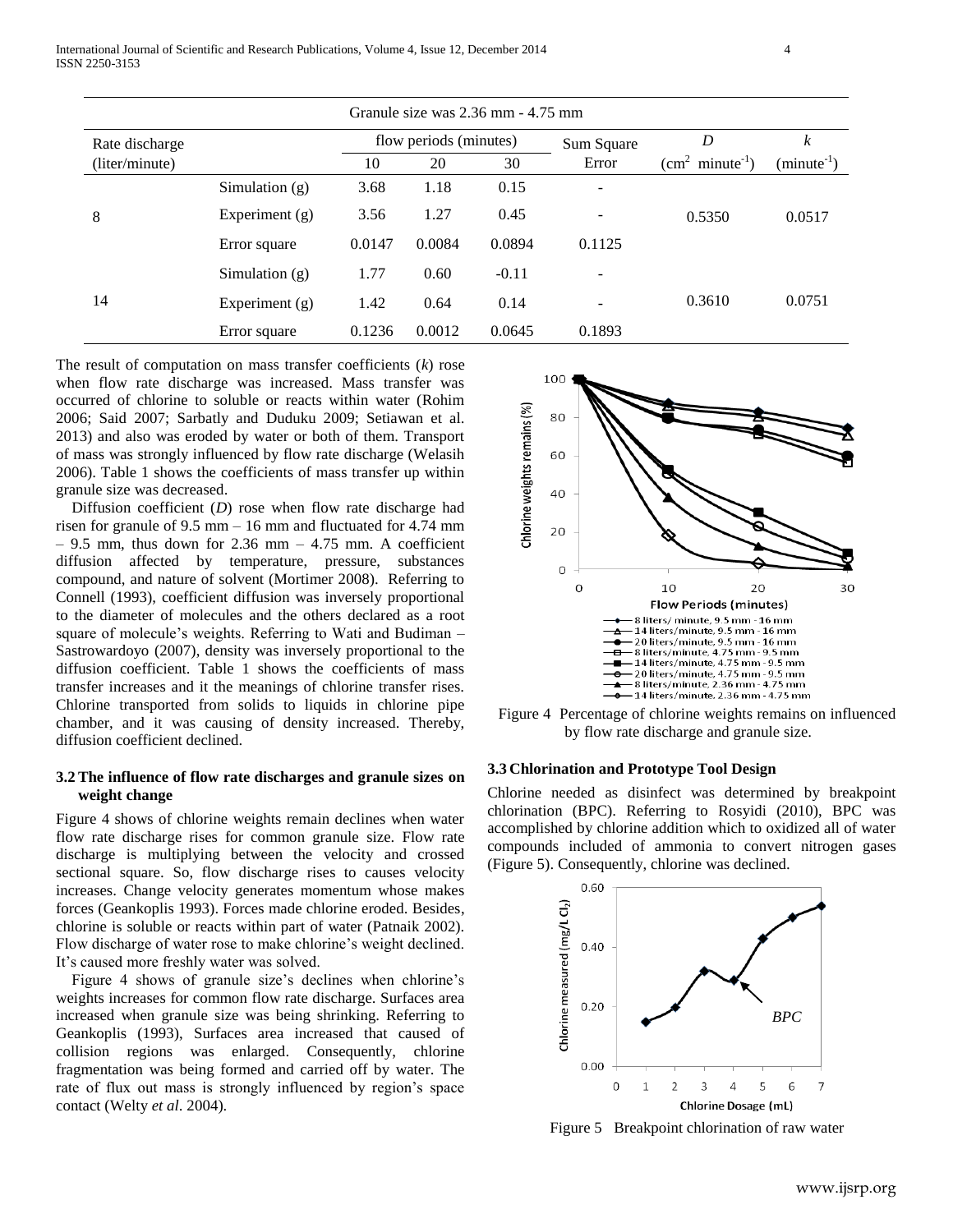Chlorine required for breakpoint chlorination (BPC) was calculated by equation (13). Dosage used was 4 mL or 0.004 liters that it acquired 0.51 grams of chlorine to a reservoir filled by flow rate discharge 14 liters/minute during 30 minutes. Referring to White (2010), if chlorine added when it had been exceeding of BPC point, the next addition of chlorine to result up free chlorine residual (FCR) linearly. Figure 6 was shown of experiment resulted which it was exceeded.



Figure 6 Chlorine added when it had been exceeding of BPC point.

 The positive linear correlation has R-Sq value 99.33% and their correlation has value of 0.9967. Referring to Ministry of Health of Republic of Indonesia (1990), maximum FCR value is 0.5 mg /L. Result of interpolation with maximum chlorine added was 0.8518 grams so FCR was being fulfilled.

 Chlorination experiment was performed which potentially used of chlorine's granules and flow rate discharge. There was 9.5 mm – 16 mm and 8 liters /minute. Theirs slightly shrank of chlorine's weights. Second, trends linearly graph was extrapolated to equation (10) (Figure 8), so that the ratio of raw water and chlorine added was leveling off. Chlorination experiment carried out of rate discharge on 14 liters/minute. Consequently, chlorine pipe chamber has been modified (Figure 7) and error rate level was obtained on Table 2.



Figure 7 Prototype of chlorination tool model, code of AYH-01

Table 2 Error rate level of prototype model

| No | Chlorine's weight remains | Error      |      |
|----|---------------------------|------------|------|
|    | Simulation                | Experiment | (% ) |
|    | 2.38                      | 2.42       | 1.65 |
|    | 2.27                      | 2.21       | 2.71 |
|    | 2.34                      | 2.28       | 2.63 |
|    | Average of error $(\%)$   | 2.33       |      |

Control chart of chlorination was made by computation (Figure 8). Chlorine transported was obtained by difference of chlorine's weights between initial and remains. Initial weight used was 3.06 grams of chlorine.



Figure 8Control chart of chlorination by initial weights was 3.06 grams of chlorine.

Free chlorine residual measured was 0.40 mg/L and the total coliform was zero. Chlorine transported to a reservoir calculated was 0.85 grams that conformed by maximum chlorine added. Chlorine transported to a reservoir between at 90 to 120 minutes was not exceeded of BPC's point, but these conditions still had formed chloramines. The disinfection of bacteria was succeeded by chloramines (Li et al. 2005; Wojcicka et al. 2007). Referring to Said (2007), chloramines were killed bacteria, but it was less powerful compared by free chlorine.

 Raw water added a lot of bacteria and then sampled contain 1600 per 100 mL of water. Furthermore, the total coliform was zero when it had chlorinated. Initial weights used 3.16 grams of chlorine and it transported to the reservoir was 0.88 grams which it exceeds on maximum chlorine added in, even though FCR found was 0.39 mg/L. It caused difference both of chlorine transported between added and no added of bacteria used to kill them.

#### **4. CONCLUSION**

The conclusions of this research are:

- 1. Granule size of 9.5 mm 16 mm and 8 liters/minute as well as a prototype of the AYH-01 model recommended for disinfection technique.
- 2. The error rate of the prototype model was 2.33%.